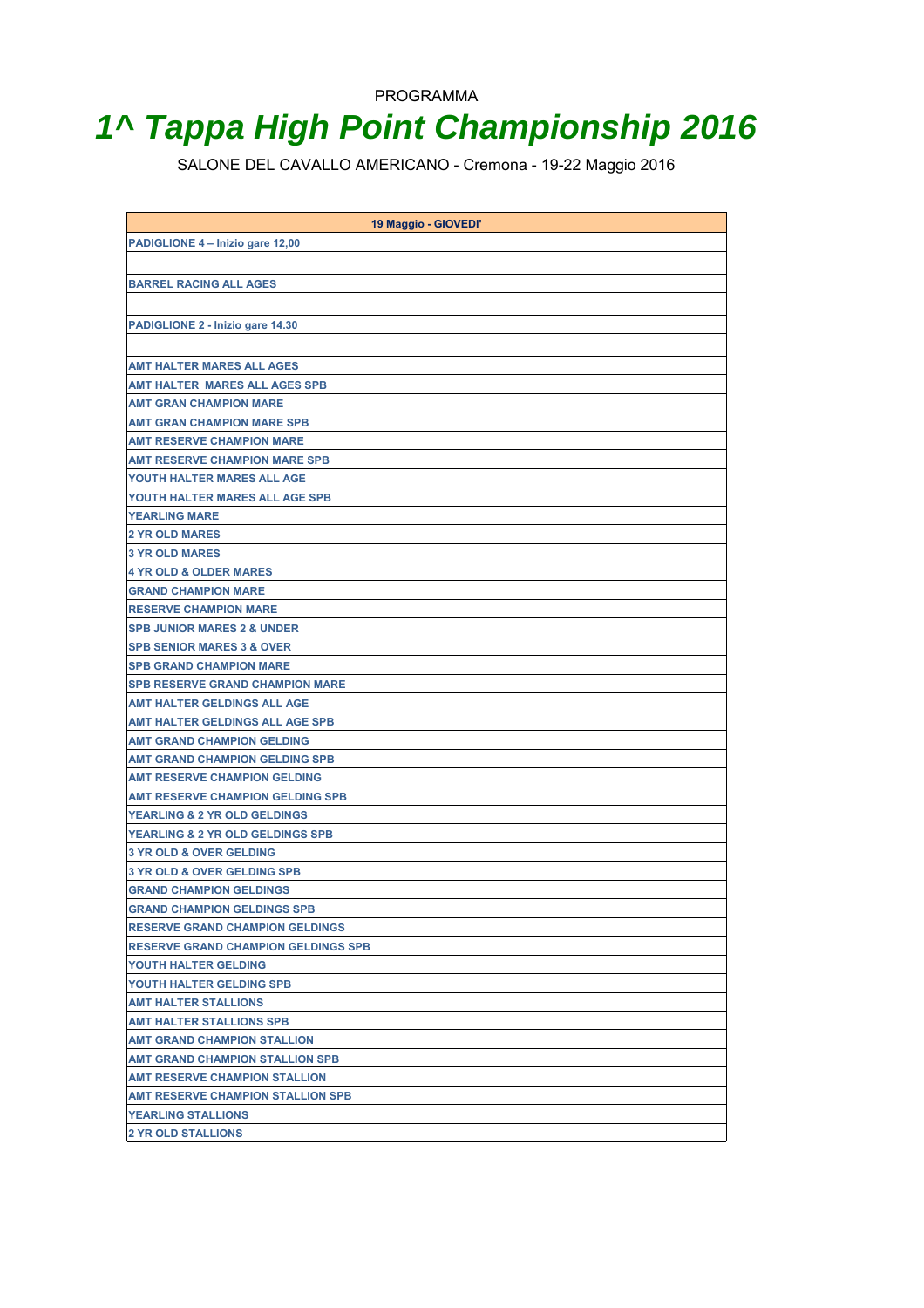## **1^ Tappa High Point Championship 2016**

SALONE DEL CAVALLO AMERICANO - Cremona - 19-22 Maggio 2016

| <b>3 YR OLD STALLIONS</b>                         |
|---------------------------------------------------|
| 4 YR OLD & OLDER STALLIONS                        |
| <b>GRAND CHAMPION STALLION</b>                    |
| <b>IRESERVE CHAMPION STALLION</b>                 |
| <b>JUNIOR STALLION 2 &amp; UNDER SPB</b>          |
| <b>SENIOR STALLION 3 &amp; OVER SPB</b>           |
| <b>ISPB GRAN CHAMPION STALLION</b>                |
| <b>SPB RESERVE GRAND CHAMPION STALLION</b>        |
| <b>COLOR CLASS 1YR &amp; OLDER ALL SEXES</b>      |
| <b>AMT SHOWMANSHIP ALL AGE</b>                    |
| <b>ISPB AMT SHOWMANSHIP ALL AGE</b>               |
| PHCI SHOWMANSHIP NOVICE (NOT APPROVED)            |
| <b>YOUTH SHOWMANSHIP 18 &amp; UNDER</b>           |
| <b>ISPB YOUTH SHOWMANSHIP 18 &amp; UNDER</b>      |
| <b>YEARLING &amp; 2 YR OLD LONGE LINE</b>         |
| <b>SPB YEARLING &amp; 2 YR OLD LONGE LINE</b>     |
| <b>AMT YEARLING &amp; 2 YR OLD LONGE LINE</b>     |
| <b>SPB AMT YEARLING &amp; 2 YR OLD LONGE LINE</b> |
|                                                   |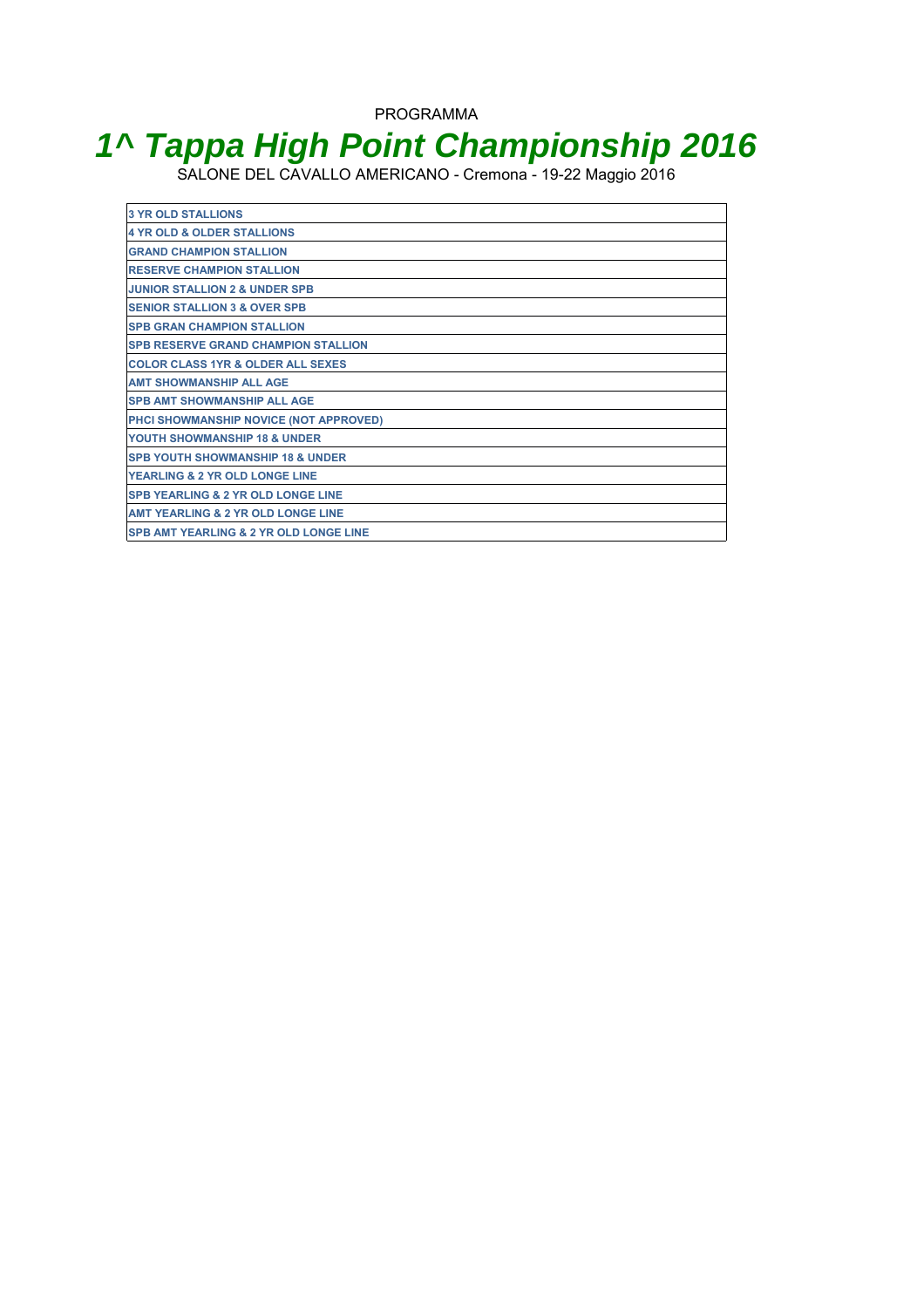## **1^ Tappa High Point Championship 2016**

SALONE DEL CAVALLO AMERICANO - Cremona - 19-22 Maggio 2016

 $\Gamma$ 

| 20 Maggio - VENERDI'                                 |
|------------------------------------------------------|
| PADIGLIONE 2 - Inizio gare 09.00                     |
|                                                      |
| PHCI NOVICE WESTERN HORSEMANSHIP (NOT APPROVED)      |
| YOUTH WESTERN HORSEMANSHIP 18 & UNDER                |
| <b>SPB YOUTH WESTERN HORSEMANSHIP 18 &amp; UNDER</b> |
| <b>AMT WESTERN HORSEMANSHIP ALL AGE</b>              |
| <b>SPB AMT WESTERN HORSEMANSHIP ALL AGE</b>          |
| <b>WESTERN PLEASURE ALL AGE</b>                      |
| <b>AMT WESTERN PLEASURE ALL AGE</b>                  |
| <b>SPB WESTERN PLEASURE ALL AGE</b>                  |
| AMT SPB WESTERN PLEASURE ALL AGE                     |
| PHCI NOVICE WESTERN PLEASURE (NOT APPROVED)          |
| YOUTH WESTERN PLEASURE 18 & UNDER                    |
| <b>SPB YOUTH WESTERN PLEASURE 18 &amp; UNDER</b>     |
| LEAD LINE (3-8 yr old) (NOT APPROVED)                |
|                                                      |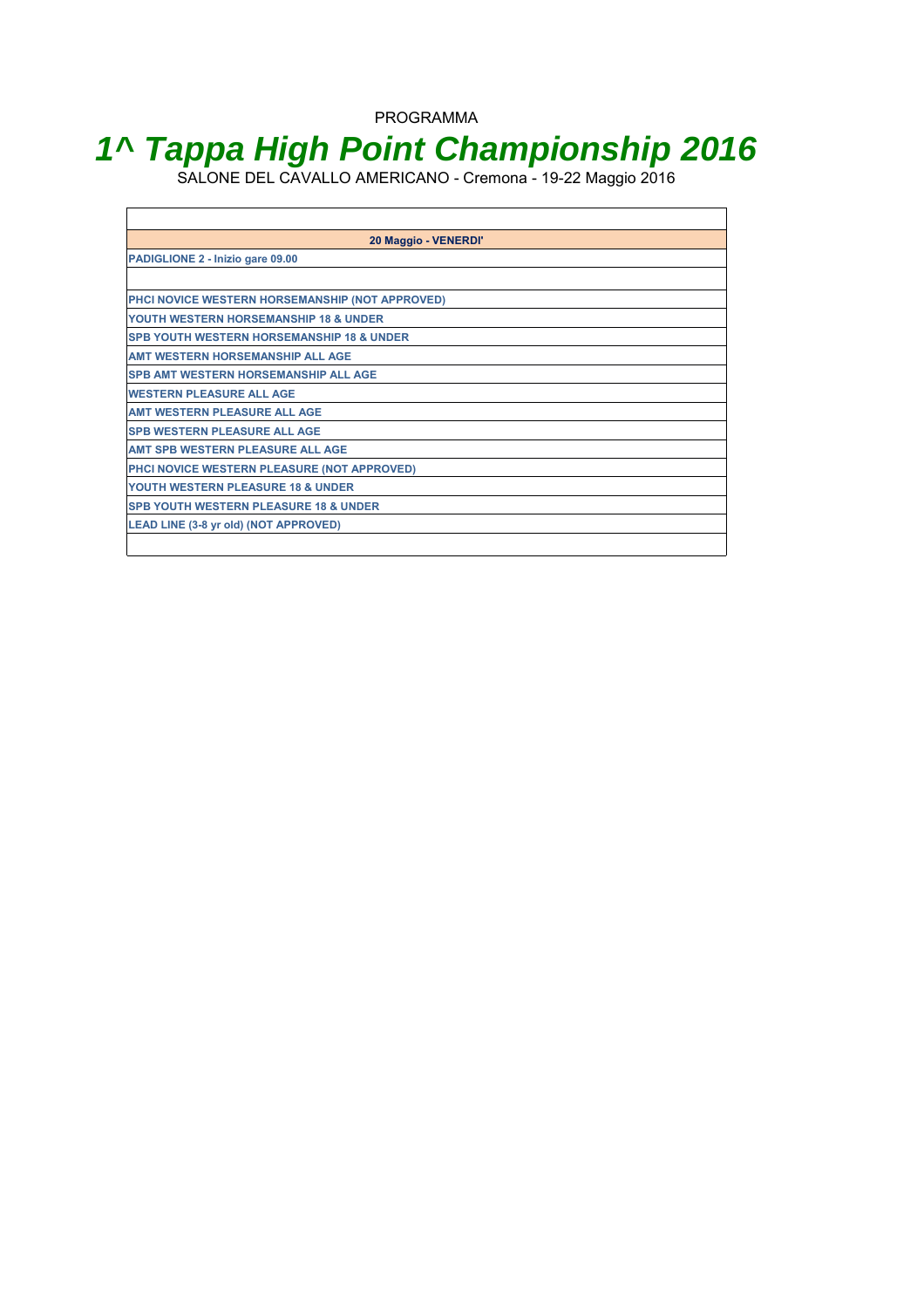## **1^ Tappa High Point Championship 2016**

SALONE DEL CAVALLO AMERICANO - Cremona - 19-22 Maggio 2016

| 21 Maggio - SABATO                                   |
|------------------------------------------------------|
| PADIGLIONE 1 - Inizio gare 09.00                     |
|                                                      |
| <b>TRAIL ALL AGE</b>                                 |
| <b>SPB TRAIL ALL AGE</b>                             |
| YOUTH TRAIL 18 & UNDER ALL AGE                       |
| <b>SPB YOUTH TRAIL 18 &amp; UNDER</b>                |
| PHCI NOVICE TRAIL (NOT APPROVED)                     |
| <b>AMT TRAIL ALL AGE</b>                             |
| <b>SPB AMT TRAIL ALL AGE</b>                         |
| YEARLING & 2 YR OLD IN HAND TRAIL                    |
| <b>SPB YEARLING &amp; 2 YR OLD IN HAND TRAIL</b>     |
|                                                      |
|                                                      |
| PADIGLIONE 2 - Inizio gare 15.00                     |
|                                                      |
| YOUTH HUNTER UNDER SADDLE                            |
| <b>SPB YOUTH HUNTER UNDER SADDLE</b>                 |
| <b>ALL AGES HUNTER UNDER SADDLE</b>                  |
| <b>SPB ALL AGES HUNTER UNDER SADDLE</b>              |
| <b>AMT HUNTER UNDER SADDLE ALL AGE</b>               |
| <b>SPB AMT HUNTER UNDER SADDLE ALL AGES</b>          |
| YOUTH HUNT SEAT EQUITATION 18 & UNDER                |
| <b>SPB YOUTH HUNT SEAT EQUITATION 18 &amp; UNDER</b> |
| <b>AMT HUNT SEAT EQUITATION ALL AGE</b>              |
| <b>SPB AMT HUNT SEAT EQUITATION</b>                  |
|                                                      |